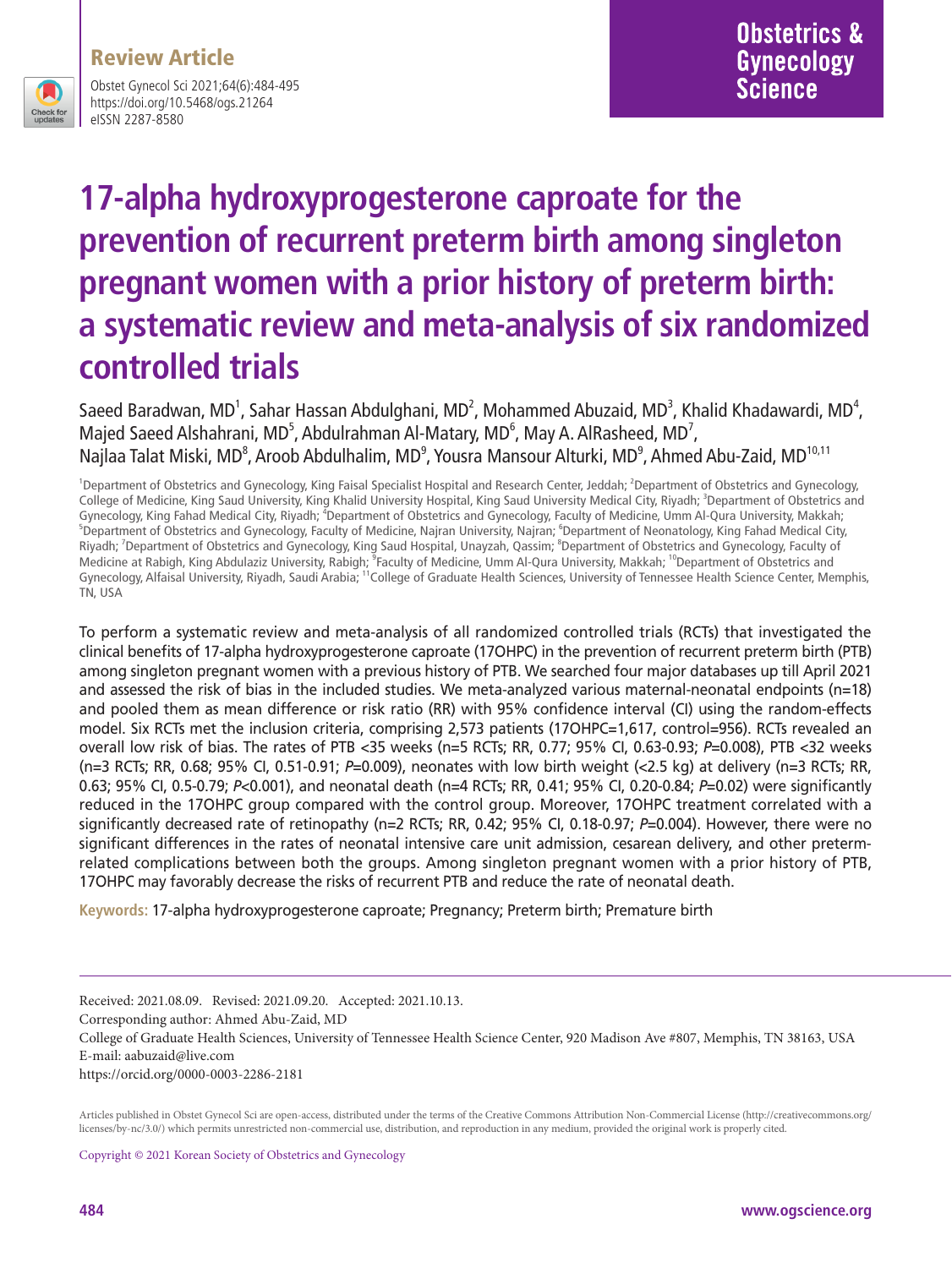# Introduction

Preterm birth (PTB) is defined as labor starting before 37 completed weeks of gestation since the last menstrual period [1]. It accounts for nearly 11% of live births worldwide [2]. Additionally, it leads to serious fetal mortality and morbidity, accounting for approximately 35% of all neonatal deaths [3].

The exact cause of preterm labor remains undetermined. However, some predisposing factors may lead to it. Examples of some maternal factors include congenital anomalies in the genital system, hormonal imbalances, and chronic medical conditions [4,5].

In women with a prior history of spontaneous PTB, all efforts are directed toward preventing the occurrence of recurrent PTB. Unfortunately, this risk seems to be unavoidable. Moreover, the available medical options have their own side effects, in addition to their doubtful efficacy [6-8]. For example, progesterone medications (either natural or synthetic) have been used to prevent the risk of PTB. However, to the best of our knowledge, there is no conclusive evidence to support their regular administration [7,9]. Recently, progesterone administration has been shown to decrease the incidence of PTBs in high-risk women [9]. As evidenced by a recent meta-analysis [9], the pooled data suggested the prophylactic use of progesterone administration to be effective in the prevention of PTB. However, these benefits may vary among women at risk, according to the underlying risk factors. Moreover, its efficacy depends on the route of administration and the dose of medication used. Nonetheless, the data were less conclusive regarding the reduction in neonatal complications [9].

Besides, the synthetic progesterone 17-alpha hydroxyprogesterone caproate (17OHPC) has been used for circumventing the recurrence of PTB in high-risk groups. Some studies have shown that 17OHPC is beneficial for decreasing the incidence of PTB [10-14]. In addition, the American College of Obstetricians and Gynecologists (ACOG) supports the use of 17OHPC for women at a risk of PTB [15]. However, recent trials have revealed that 17OHPC is not superior to placebo or no treatment in terms of the risk of PTB before 35 or 37 weeks [16,17].

Overall, the available literature reveals conflicting results about the efficacy of 17OHPC in preventing recurrent PTB. Fernandez-Macias et al. [18] conducted a meta-analysis of four randomized controlled trials (RCTs) comparing 17OHPC

to placebo for the prevention of recurrent PTB. They reviewed four databases (not including EMBASE) until August 18, 2018. An updated literature search is warranted to provide contemporary evidence on the topic. We conducted a recent literature search in April 2021 and identified two more high-quality RCTs that were not previously pooled in a metaanalysis [16,17].

Therefore, we conducted a systematic review and metaanalysis of RCTs to holistically assess the efficacy of 17OHPC in the prevention of recurrent PTB among singleton pregnant women with a previous history of PTB, with an aim to provide comprehensive evidence to inform better clinical practice.

### Methods

This systematic review and meta-analysis followed the Preferred Reporting Items for Systematic Reviews and Meta-Analyses (PRISMA) statement [19] and adhered to the guidelines of the Cochrane Handbook for Systematic Reviews of Interventions [20].

#### 1. Eligibility criteria

Only RCTs were considered, and they were included if they met the following evidence-based PICO inclusion criteria: (i) population: pregnant women (singleton pregnancy) with a prior history of PTB; (ii) intervention: 17OHPC; (iii) comparator: any control intervention including placebo or no treatment; and (iv) outcomes: reliable extraction of any of the primary endpoints (PTB <37 weeks, PTB <35 weeks, PTB <32 weeks, neonates with low birth weight <2.5 kg at delivery, and neonatal death) or secondary endpoints (gestational age at delivery in weeks, birth weight in kg, neonatal intensive care unit [NICU] admission, bronchopulmonary dysplasia, respiratory distress syndrome, necrotizing enterocolitis, sepsis, retinopathy, intraventricular hemorrhage grade III-IV, patent ductus arteriosus, maternal corticosteroid administration, cesarean delivery, and tocolytic therapy. We excluded all secondary studies (such as meta-analyses, reviews, and conference abstracts), animal studies, pharmacokinetic studies, and studies with incomplete reported data. Moreover, we excluded patients with other risk factors of PTB such as placenta previa or a prior history of miscarriage.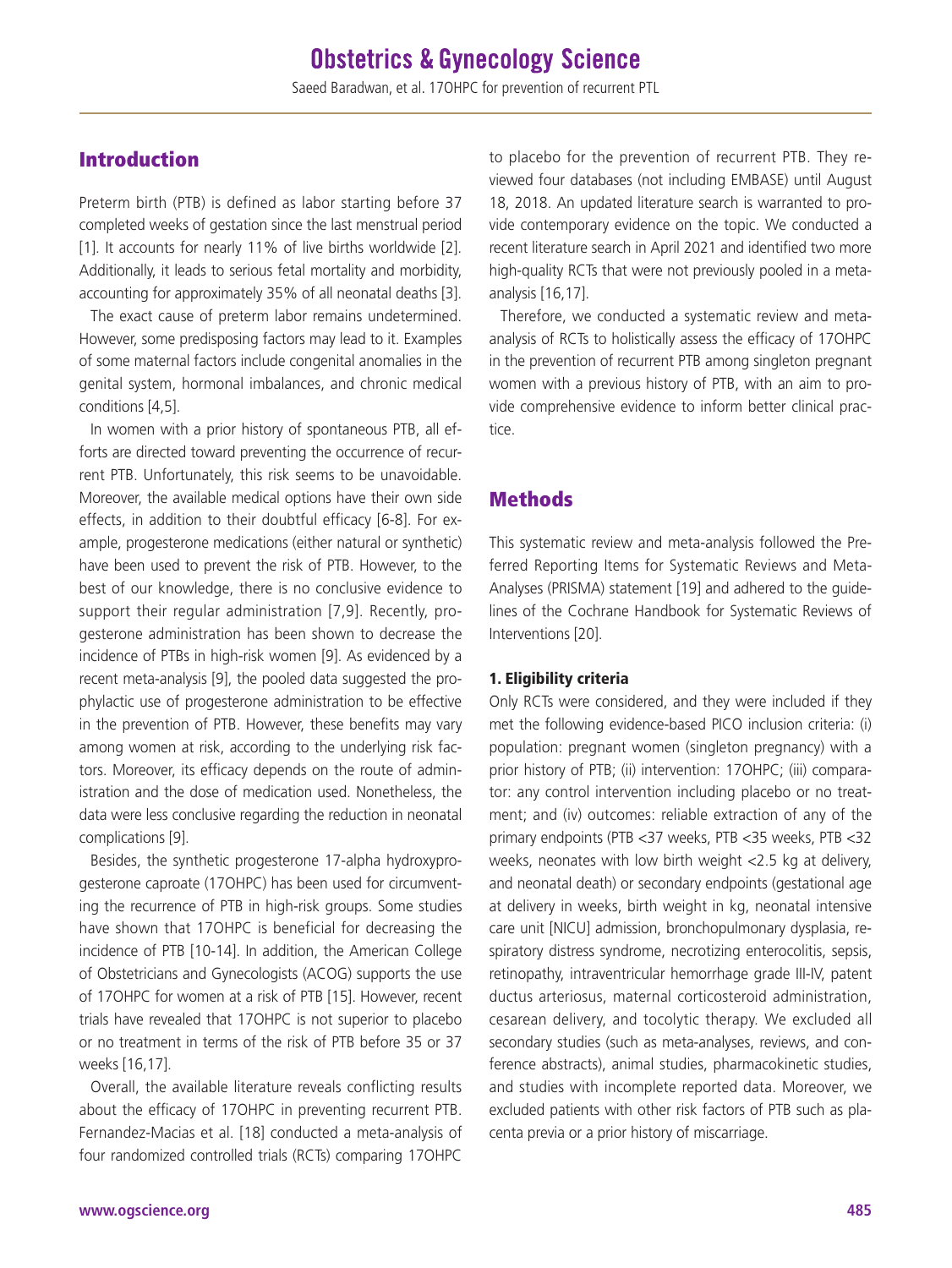#### 2. Information sources, literature search, and study selection

We searched PubMed, Scopus, Web of Science, and the Cochrane Central Register of Controlled Trials (CENTRAL) databases until April 2021 for RCTs that met our inclusion criteria. We used the following search strategy: ((preterm labor) OR (preterm birth) OR (premature delivery) OR (premature labor) OR (early delivery) OR (early labor)) AND ((17- OHPC) OR (17-α-hydroxyprogesterone caproate) OR (17P) OR (hydroxyprogesterone hexanoate)).

We screened the retrieved articles in three steps. The first step involved importing the results from the electronic databases to a Microsoft Excel sheet software (Microsoft, Redmond, WA, USA) using EndNote software (Clarivate, Philadelphia, PA, USA). The second step included the title and abstract screening of the imported citations. The third step included a full-text screening of the included citations from the second step. Additionally, we manually searched the references of the included papers for possible missed RCTs. Two investigators independently completed the database search and study selection, and conflicts were resolved by consultation with a third investigator.

#### 3. Data collection

We collected three categories of data from each included study. The first category included the baseline characteristics of the included studies and participants (such as the first author, year of publication, country, recruitment period of study participants, study groups, sample size, mean participant age, type of control treatment, and 17OHPC dose). The second category included the primary and secondary endpoints of the meta-analysis. The third category included data on the risk of bias assessment. Six investigators (in groups of two investigators per group) collected the data, and conflicts were resolved by consultation with the first investigator.



Fig. 1. The preferred reporting items for systematic reviews and meta-analyses flow diagram of the literature search.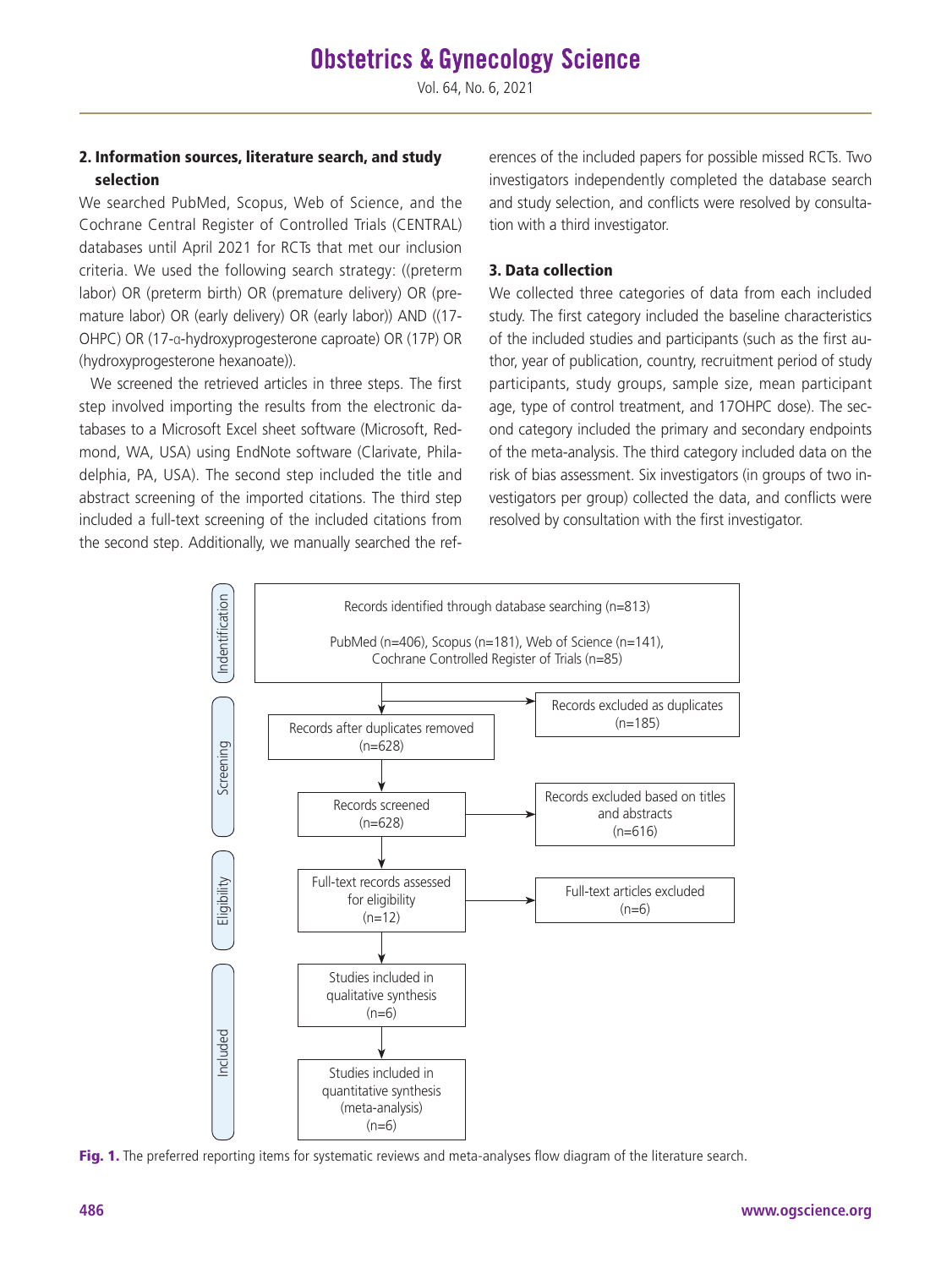#### 4. Risk of bias assessment

We evaluated the risk of bias of the included studies in accordance with the Cochrane risk of bias assessment instrument [21]. This instrument assesses the following domains: (i) random sequence generation, (ii) allocation concealment, (iii) blinding of participants and personnel, (iv) blinding of outcome assessment, (v) incomplete outcome data, (vi) selective outcome reporting, and (vii) other potential sources of bias. Each domain was scored as unclear, low, or high risk. Two investigators independently executed the risk of bias assessment, and inconsistencies were rectified by consensus and consultation with a third investigator.

#### 5. Analysis

We performed a meta-analysis of this study using the Review Manager software (Cochrane, London, UK). Our study included continuous and dichotomous outcomes. Continuous outcomes were analyzed using mean difference (MD) and 95% confidence interval (CI), whereas dichotomous outcomes were analyzed using risk ratio (RR) and 95% CI. In this meta-analysis, the different studies estimated different yet related intervention effects with assumed heterogeneity at the clinical and methodological levels. Therefore, the randomeffects model was used because it is more conservative than the fixed-effects model [20]. To measure the presence of inconsistency among the studies, we used  $I^2$  and the *P*-value of the chi-square tests [22]. Values of P<0.1 or  $l^2 > 50\%$  were significant indicators of the presence of interstudy heterogeneity. We attempted to solve the inconsistency of heterogeneous outcomes using Cochrane's leave-one-out method, if applicable [20]. Subgroup analysis was performed for PTB rates of <37 weeks and <35 weeks based on cervical length at enrollment. Publication bias was assessed using funnel plots.

### **Results**

#### 1. Summary of included RCTs

Fig. 1 shows the PRISMA flow diagram of the literature search. Overall, six RCTs met the strict inclusion criteria, comprising a total of 2,573 patients (1,617 and 956 patients were assigned to the 17OHPC and control groups, respectively) [11-13,16,17,23]. The baseline characteristics of the included studies are summarized in Table 1.

| Type of treatment Period of 170HPC Cervical length at<br>$\approx$<br>use (weeks)<br>16 to 36<br>14 to 36<br>16 to 36<br>16 to 36<br>16 to 37<br>16 to 37<br>in control group<br>No placebo<br>No placebo<br>No placebo<br>Placebo<br>Placebo<br>Placebo<br>250 mg IM<br><b>170HPC</b><br>250 mg IM<br>250 mg IM<br>250 mg IM<br>250 mg IM<br>250 mg IM<br>weekly<br>weekly<br>weekly<br>weekly<br>weekly<br>weekly<br>dose<br>$25.3 + 4.15$<br>$25.6 + 3.85$<br>$25.0 + 2.38$<br>28.98±5.36<br>$29.32 + 5.69$<br>$25.4 \pm 2.6$<br>Age (yr)<br>26.0±5.6<br>$26.5 + 5.4$<br>$30.0 + 5.2$<br>$26.3 + 4.5$<br>26.8±5.3<br>$29.2 + 5.2$<br>1,130<br>578<br>153<br>310<br>100<br>25<br>25<br>50<br>50<br>50<br>52<br>50<br>17OHPC<br>Group<br>170HPC<br>17 OHPC<br>I7OHPC<br>17 OHPC<br>170HPC<br>Control<br>Control<br>Control<br>Control<br>Control<br>Control<br>Recruitment period<br>(weeks not specified)<br>$16^{0/7}$ to $20^{6/7}$ weeks<br>$16^{+0}$ to $20^{+6}$ weeks<br>$16^{+0}$ to $22^{+6}$ weeks<br>Second trimester<br>16 weeks<br>(weeks)<br>$16^{\circ\prime\prime}$<br>Country<br>Egypt<br>USA<br>USA<br>USA<br>Iran<br>Iran<br>Berghella et al. [23]<br>Blackwell et al. [16]<br>Jafarpour et al. [17]<br>Saghafi et al. [11]<br>Ibrahim et al. [13]<br>Meis et al. [12]<br>(2020)<br>(2003)<br>(2010)<br>(2011)<br>(2010)<br>(2020)<br>Study |  | Table 1. The baseline characteristics of patients in the included studies |  |  |  |                 |
|-----------------------------------------------------------------------------------------------------------------------------------------------------------------------------------------------------------------------------------------------------------------------------------------------------------------------------------------------------------------------------------------------------------------------------------------------------------------------------------------------------------------------------------------------------------------------------------------------------------------------------------------------------------------------------------------------------------------------------------------------------------------------------------------------------------------------------------------------------------------------------------------------------------------------------------------------------------------------------------------------------------------------------------------------------------------------------------------------------------------------------------------------------------------------------------------------------------------------------------------------------------------------------------------------------------------------------------------------------------------|--|---------------------------------------------------------------------------|--|--|--|-----------------|
|                                                                                                                                                                                                                                                                                                                                                                                                                                                                                                                                                                                                                                                                                                                                                                                                                                                                                                                                                                                                                                                                                                                                                                                                                                                                                                                                                                 |  |                                                                           |  |  |  | enrollment (mm) |
|                                                                                                                                                                                                                                                                                                                                                                                                                                                                                                                                                                                                                                                                                                                                                                                                                                                                                                                                                                                                                                                                                                                                                                                                                                                                                                                                                                 |  |                                                                           |  |  |  | Non-selected    |
|                                                                                                                                                                                                                                                                                                                                                                                                                                                                                                                                                                                                                                                                                                                                                                                                                                                                                                                                                                                                                                                                                                                                                                                                                                                                                                                                                                 |  |                                                                           |  |  |  |                 |
|                                                                                                                                                                                                                                                                                                                                                                                                                                                                                                                                                                                                                                                                                                                                                                                                                                                                                                                                                                                                                                                                                                                                                                                                                                                                                                                                                                 |  |                                                                           |  |  |  | Non-selected    |
|                                                                                                                                                                                                                                                                                                                                                                                                                                                                                                                                                                                                                                                                                                                                                                                                                                                                                                                                                                                                                                                                                                                                                                                                                                                                                                                                                                 |  |                                                                           |  |  |  |                 |
|                                                                                                                                                                                                                                                                                                                                                                                                                                                                                                                                                                                                                                                                                                                                                                                                                                                                                                                                                                                                                                                                                                                                                                                                                                                                                                                                                                 |  |                                                                           |  |  |  |                 |
|                                                                                                                                                                                                                                                                                                                                                                                                                                                                                                                                                                                                                                                                                                                                                                                                                                                                                                                                                                                                                                                                                                                                                                                                                                                                                                                                                                 |  |                                                                           |  |  |  |                 |
|                                                                                                                                                                                                                                                                                                                                                                                                                                                                                                                                                                                                                                                                                                                                                                                                                                                                                                                                                                                                                                                                                                                                                                                                                                                                                                                                                                 |  |                                                                           |  |  |  | Non-selected    |
|                                                                                                                                                                                                                                                                                                                                                                                                                                                                                                                                                                                                                                                                                                                                                                                                                                                                                                                                                                                                                                                                                                                                                                                                                                                                                                                                                                 |  |                                                                           |  |  |  |                 |
|                                                                                                                                                                                                                                                                                                                                                                                                                                                                                                                                                                                                                                                                                                                                                                                                                                                                                                                                                                                                                                                                                                                                                                                                                                                                                                                                                                 |  |                                                                           |  |  |  | 32              |
|                                                                                                                                                                                                                                                                                                                                                                                                                                                                                                                                                                                                                                                                                                                                                                                                                                                                                                                                                                                                                                                                                                                                                                                                                                                                                                                                                                 |  |                                                                           |  |  |  |                 |
|                                                                                                                                                                                                                                                                                                                                                                                                                                                                                                                                                                                                                                                                                                                                                                                                                                                                                                                                                                                                                                                                                                                                                                                                                                                                                                                                                                 |  |                                                                           |  |  |  | Non-selected    |
|                                                                                                                                                                                                                                                                                                                                                                                                                                                                                                                                                                                                                                                                                                                                                                                                                                                                                                                                                                                                                                                                                                                                                                                                                                                                                                                                                                 |  |                                                                           |  |  |  |                 |
|                                                                                                                                                                                                                                                                                                                                                                                                                                                                                                                                                                                                                                                                                                                                                                                                                                                                                                                                                                                                                                                                                                                                                                                                                                                                                                                                                                 |  | 17OHPC, 17-alpha hydroxyprogesterone caproate; IM, intramuscularly.       |  |  |  |                 |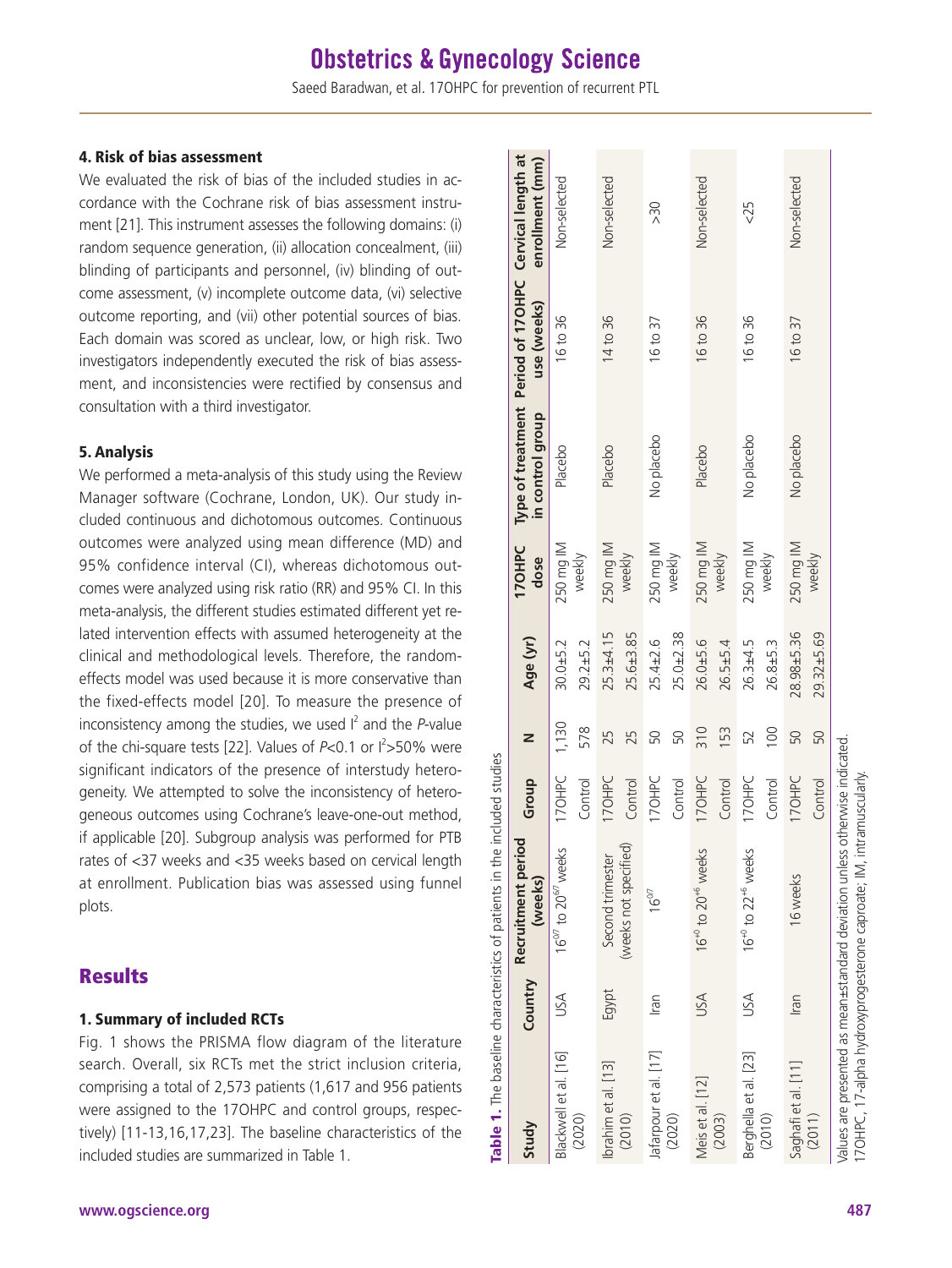#### 2. Risk of bias assessment

The included RCTs yielded an overall low risk of bias. Fig. 2 displays the risk of bias summary and a graph of the included RCTs. Supplementary Table 1 shows the detailed authors' judgment of the risk of bias of the included RCTs.

#### 3. Meta-analysis of primary endpoints

1) Rates of PTB <37 weeks, <35 weeks, and <32 weeks The pooled analysis showed no significant difference between groups regarding the rate of PTB <37 weeks (n=6 RCTs; RR, 0.79; 95% CI, 0.62-1.01; *P*=0.06). However, the



Fig. 2. The risk of bias summary (A) and graph (B) of the included studies.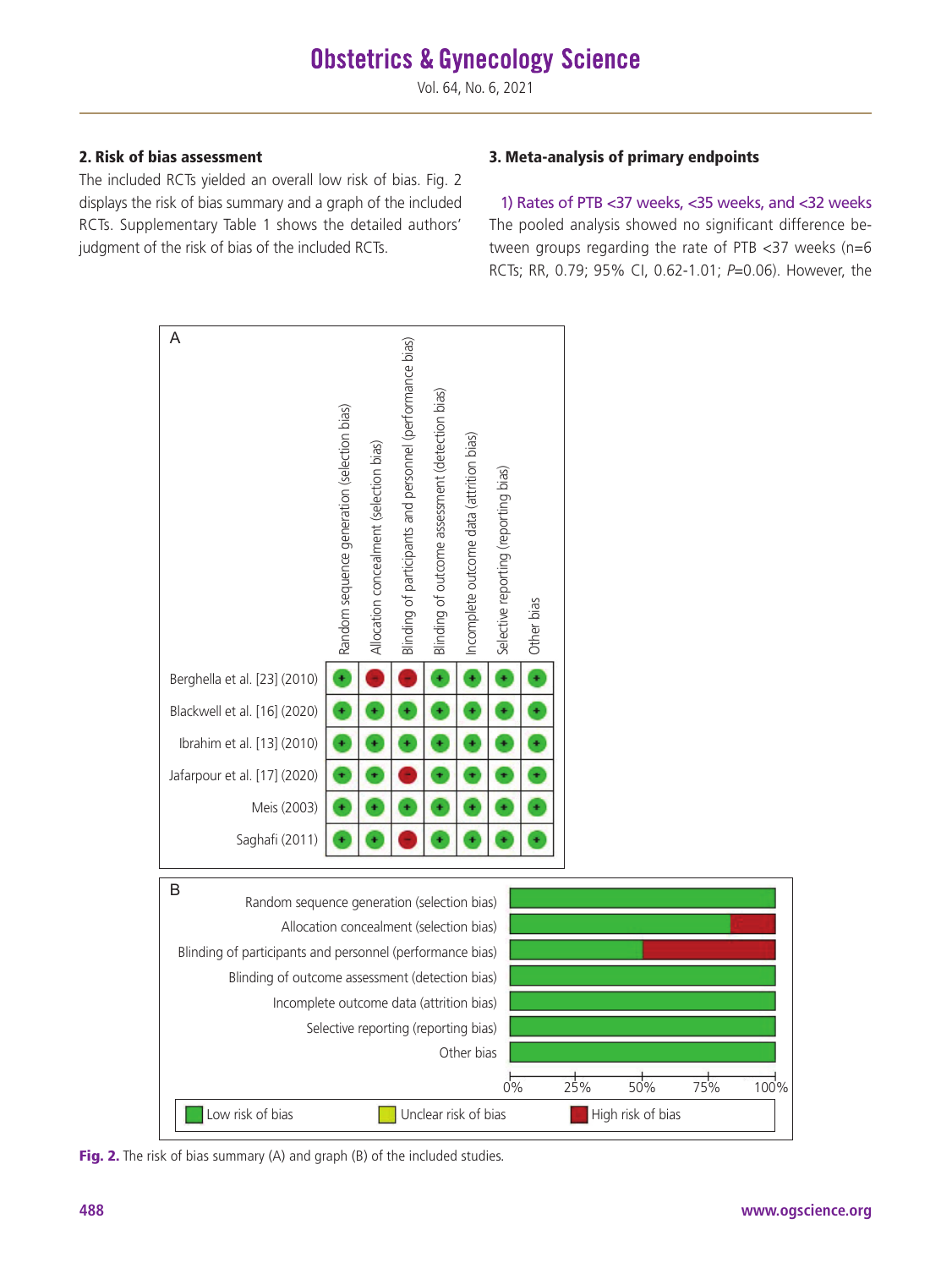rates of PTB <35 weeks (n=5 RCTs; RR, 0.77; 95% CI, 0.63- 0.93; *P*=0.008) and PTB <32 weeks (n=3 RCTs; RR, 0.68; 95% CI, 0.51-0.91; *P*=0.009) were significantly lower in the 17OHPC group than in the control group. The pooled analysis was heterogeneous only for the outcome of PTB  $<$ 37 weeks (P=0.004 and  $l^2$ =71%), and a sensitivity analysis failed to resolve the interstudy heterogeneity. On the other hand, the remaining outcomes were homogeneous (P=0.33) and I<sup>2</sup>=13%, P=0.46 and I<sup>2</sup>=0%, respectively) (Fig. 3). Subgroup analysis according to the cervical length at enrollment showed that patients with a non-selected cervical length achieved significantly lower rates of PTB <37 weeks (n=3 RCTs; RR, 0.64; 95% CI, 0.53-0.76; *P*<0.001) and PTB <35

weeks (n=2 RCTs; RR, 0.63; 95% CI, 0.46-0.85; *P*=0.002) than those in the other patient categories (Supplementary Fig. 1).

#### 2) Rate of neonates with low birth weight <2.5 kg at delivery

The pooled analysis showed that the rate of neonates with a low birth weight (<2.5 kg) at delivery did not differ between both the groups (n=4 RCTs; RR, 0.79; 95% CI, 0.45-1.37; *P*=0.40). The pooled analysis was heterogeneous (*P*=0.002, I 2 =79%). Between-study heterogeneity was resolved (*c*=0.75 and  $I^2=0\%$ ) after the omission of the Saghafi et al. [11] study, and the re-pooled rate of neonates with low birth weight



Fig. 3. Meta-analysis of the rates of preterm birth <37 weeks (A), <35 weeks (B), and <32 weeks (C). 17OHPC, 17-alpha hydroxyprogesterone caproate; M-H, Mantel-Haenszel; CI, confidence interval.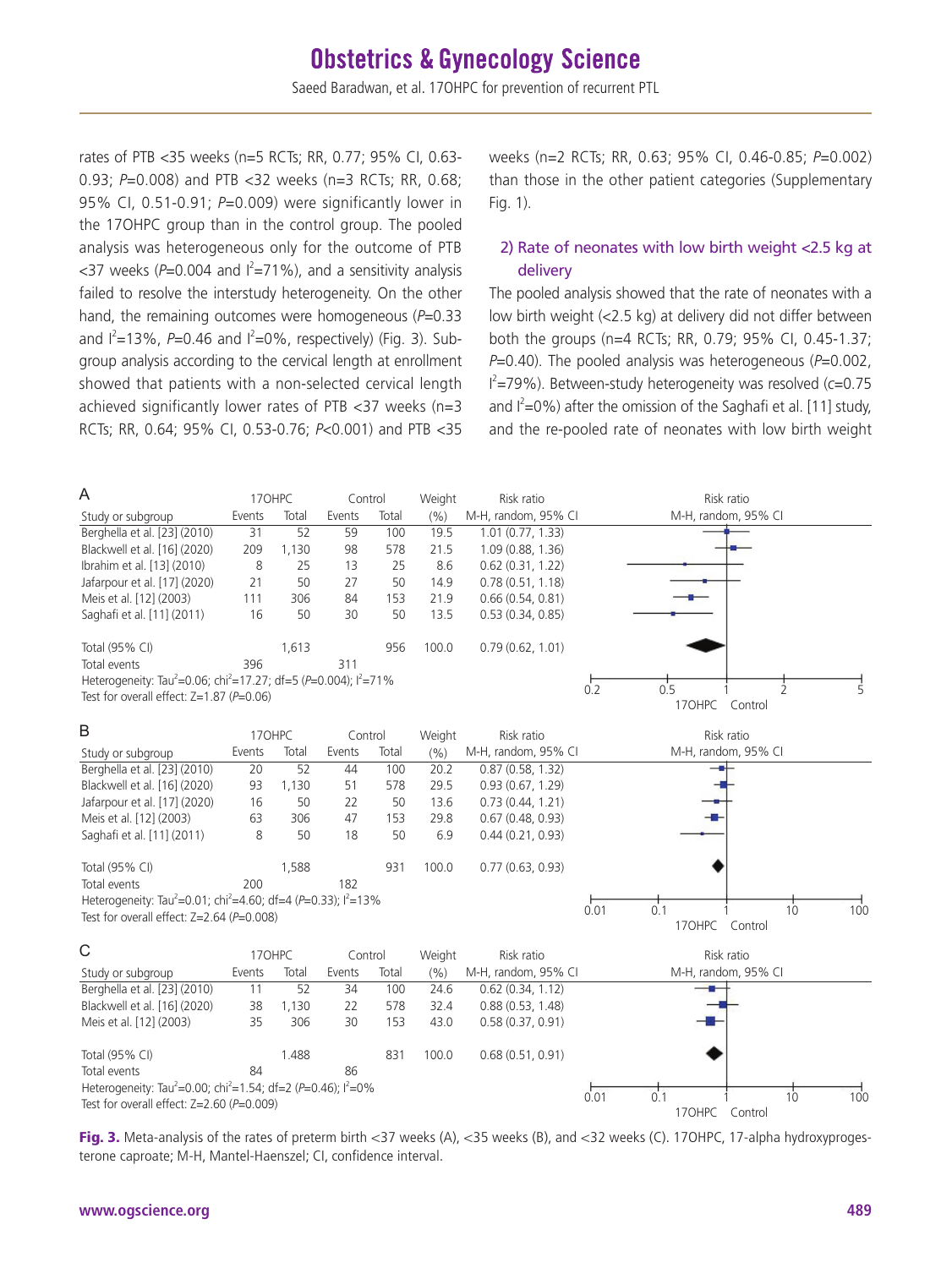(<2.5 kg) at delivery was significantly lower in the 17OHPC group compared with the control group (n=3 RCTs; RR, 0.63; 95% CI, 0.5-0.79; *P*<0.001) (Fig. 4).

#### 3) Rate of neonatal death

The pooled analysis showed that the rate of neonatal death was significantly lower in the 17OHPC group compared with the control group (n=4 RCTs; RR, 0.41; 95% CI, 0.20-0.84; *P*=0.02). The pooled analysis was homogeneous (*P*=0.31 and  $I^2=17\%$ ) (Fig. 5).

#### 4. Meta-analysis of secondary endpoints

#### 1) Mean gestational age at delivery

The pooled analysis showed that the mean gestational age at delivery did not differ between both the groups (n=2 RCTs; MD, 1.63 weeks; 95% CI, -0.49 to 3.76; *P*=0.13). The pooled analysis was heterogeneous ( $P < 0.001$  and  $I^2 = 90\%$ ) (Supplementary Fig. 2).

#### 2) Mean birth weight at delivery

The pooled analysis showed that the mean birth weight at delivery was significantly increased in the 17OHPC group



Fig. 4. Meta-analysis of the rates of a low birth weight  $\langle$ <2.5 kg) at delivery before (A) and after (B) sensitivity analysis using the leaveone-out method. 17OHPC, 17-alpha hydroxyprogesterone caproate; M-H, FULL NAME; CI, confidence interval.

|                                                                                          |        | 170HPC | Control |       | Weight | Risk ratio          |      |               | Risk ratio          |     |
|------------------------------------------------------------------------------------------|--------|--------|---------|-------|--------|---------------------|------|---------------|---------------------|-----|
| Study or subgroup                                                                        | Events | Total  | Events  | Total | (9/0)  | M-H, random, 95% CI |      |               | M-H, random, 95% CI |     |
| Berghella et al. [23] (2010)                                                             |        | 52     | 23      | 100   | 22.7   | 0.17(0.04, 0.68)    |      |               |                     |     |
| Blackwell et al. [16] (2020)                                                             | 6      | ,093   | 3.      | 559   | 23.4   | 1.02(0.26, 4.07)    |      |               |                     |     |
| Ibrahim et al. [13] (2010)                                                               |        | 25     | 4       | 25    | 11.0   | 0.25(0.03, 2.08)    |      |               |                     |     |
| Meis et al. [12] (2003)                                                                  | 8      | 306    | 9       | 153   | 42.9   | 0.44(0.17, 1.13)    |      |               |                     |     |
| Total (95% CI)                                                                           |        | 1.476  |         | 837   | 100.0  | 0.41(0.20, 0.84)    |      |               |                     |     |
| Total events                                                                             | 17     |        | 39      |       |        |                     |      |               |                     |     |
| Heterogeneity: Tau <sup>2</sup> =0.10; chi <sup>2</sup> =3.62; df=3 (P=0.31); $I^2$ =17% |        |        |         |       |        |                     |      |               |                     |     |
| Test for overall effect: $Z=2.41$ ( $P=0.02$ )                                           |        |        |         |       |        |                     | 0.01 | 0.1<br>170HPC | 10<br>Control       | 100 |

Fig. 5. Meta-analysis of the rate of neonatal death. 17OHPC, 17-alpha hydroxyprogesterone caproate; M-H, Mantel-Haenszel; CI, confidence interval.

#### **490 www.ogscience.org**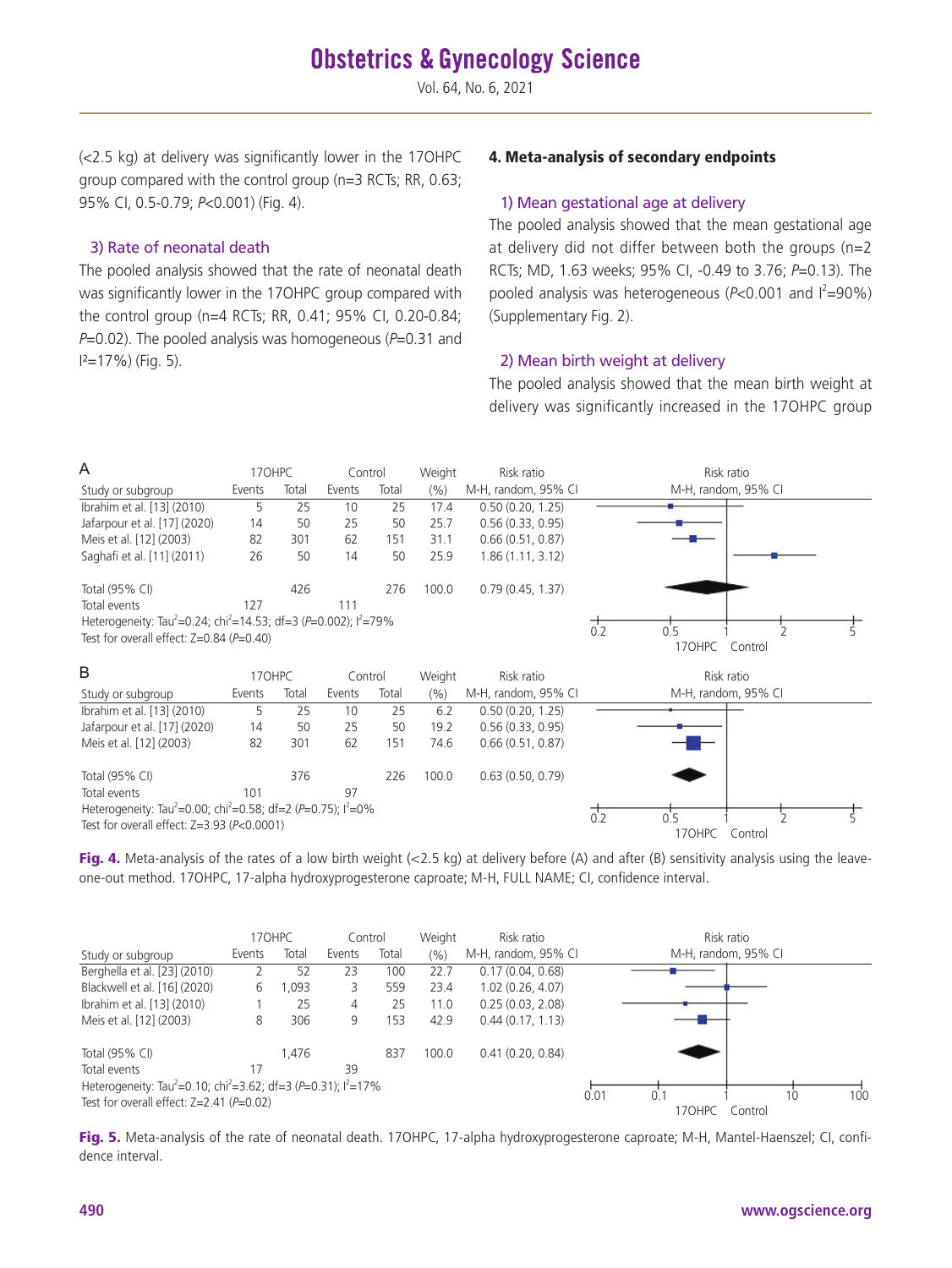compared with the control group (n=3 RCTs; MD, 0.12 kg; 95% CI, -0.06 to 0.30; *P*=0.19). The pooled analysis was heterogeneous (P=0.02 and I<sup>2</sup>=75%). Interstudy heterogeneity was resolved  $(P=0.50$  and  $I^2=0\%)$  after the omission of the study of Blackwell et al. [16], and the re-pooled mean birth weight at delivery was significantly higher in the 17OHPC group than in the control group (n=2 RCTs; MD, 0.21 kg; 95% CI, 0.07-0.35; *P*=0.004) (Supplementary Fig. 3).

#### 3) Neonatal complications: NICU admission, bronchopulmonary dysplasia, respiratory distress syndrome, necrotizing enterocolitis, sepsis, retinopathy, intraventricular hemorrhage grade III-IV, and patent ductus arteriosus

The pooled analysis showed that the rate of retinopathy  $(n=2)$ RCTs; RR, 0.42; 95% CI, 0.18-0.97; *P*=0.004) was significantly reduced in the 17OHPC group compared with the control group. Conversely, the rates of NICU admission (n=2 RCTs; RR, 0.72; 95% CI, 0.21-2.49; *P*=0.61), bronchopulmonary dysplasia (n=2 RCTs; RR, 0.93; 95% CI, 0.12-6.98; *P*=0.95), respiratory distress syndrome (n=2 RCTs; RR, 0.83; 95% CI, 0.49-1.39; *P*=0.47), sepsis (n=2 RCTs; RR, 1.01; 95% CI, 0.41-2.47; *P*=0.99), retinopathy of necrotizing enterocolitis (n=2 RCTs; RR, 0.22; 95% CI, 0.02-1.95; *P*=0.17), intraventricular hemorrhage grade III/IV (n=2 RCTs; RR, 1.44; 95% CI, 0.22-9.64; *P*=0.70), and patent ductus arteriosus (n=2 RCTs; RR, 0.46; 95% CI, 0.20-1.03; *P*=0.06) did not show significant difference between both the groups (Supplementary Fig. 4).

#### 4) Maternal outcomes: rates of cesarean delivery, corticosteroid therapy, and tocolytic therapy

The pooled analysis showed that the rates of cesarean delivery (n=2 RCTs; RR, 1.04; 95% CI, 0.89-1.21; *P*=0.65), corticosteroid therapy (n=2 RCTs; RR, 0.88; 95% CI, 0.69-1.11; *P*=0.28), and tocolytic therapy (n=2 RCTs; RR, 1.09; 95% CI, 0.86-1.39; *P*=0.47) did not differ significantly difference between both the groups. All outcomes were homogenous  $(P>0.1$  and  $I<sup>2</sup><50%$ ) (Supplementary Fig. 5).

#### 5. Publication bias

Supplementary Fig. 6 shows the funnel plots for outcomes with overall effect sizes derived from at least three RCTs. Visual (qualitative) inspection of funnel plots revealed asymmetry. However, since the number of included studies was

**www.ogscience.org 491**

small (n<10 RCTs per outcome), the results of publication bias should be interpreted with caution as they would be unreliable [22]. Therefore, quantitative analysis of publication bias was not performed using the Egger test or the Begg & Mazumada test.

### **Discussion**

In this meta-analysis, we evaluated the efficacy of 17OHPC at preventing PTB by pooling data from six RCTs, comprising a total of 2,573 patients (1,617 and 956 patients in the 17OHPC and control groups, respectively). Overall, compared with the control group, the rates of PTB (<35 and <32 weeks), neonates with a low birth weight (<2.5 kg), neonatal death, neonatal necrotizing enterocolitis, and neonatal retinopathy were beneficially reduced in the 17OHPC group. Moreover, in contrast to the control group, 17OHPC treatment was correlated with a higher mean birth weight. Nevertheless, there were no significant difference between both the groups with respect to the rates of neonatal (NICU admission, bronchopulmonary dysplasia, respiratory distress, and intraventricular hemorrhage grade III/IV) and maternal (cesarean delivery, corticosteroid therapy, and tocolytic therapy) outcomes.

PTB represents a syndrome rather than a disease that is associated with different etiologies and pathological pathways [4,5]. Therefore, it is difficult to identify the factors that may affect the response to medical treatment. This meta-analysis showed that 17OHPC significantly decreased the rates of PTB at <35 and <32 weeks. Interestingly, only two RCTs [11,12] consistently demonstrated a statistically significant reduction in the rate of PTB. However, in the 2020 17-OHPC to Prevent Recurrent Preterm Birth in Singleton Gestations (PROLONG) study (an international multicenter RCT), Blackwell et al. [16] did not confirm the efficacy of 17OHPC at preventing recurrent PTB in singleton pregnancies. Despite the large sample size of 1,708 patients (1,130 and 578 patients in the 17OHPC and placebo groups, respectively), the authors concluded that the sample size was "underpowered," which could have negatively impacted the efficacy endpoint assessment of PTB to reveal statistically significant benefits. Moreover, the authors reported a more frequent rate of stillbirth in the 17OHPC group, although the difference was not statistically significant. Nevertheless, the authors later negated this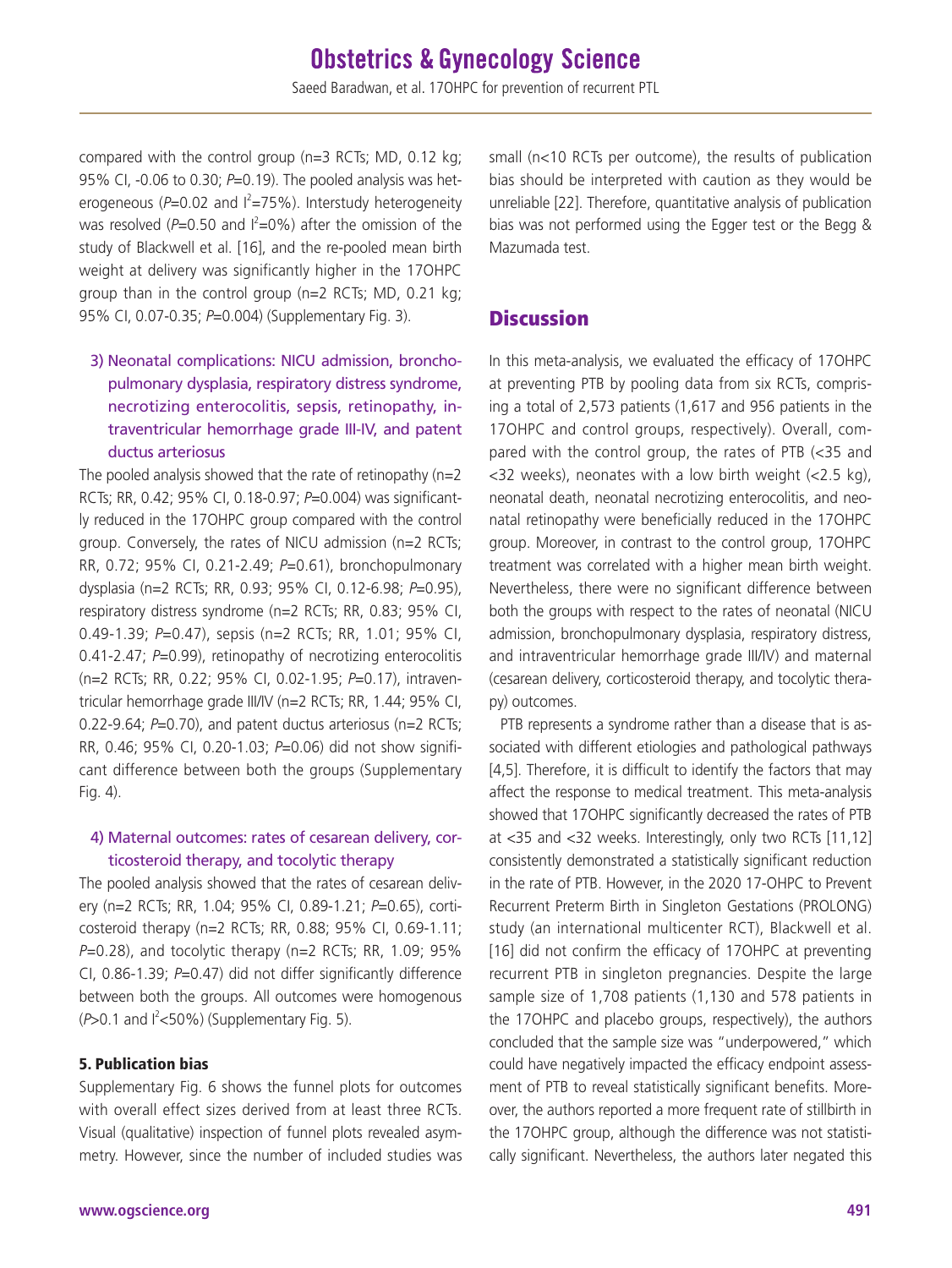# **Obstetrics & Gynecology Science**

Vol. 64, No. 6, 2021

relationship between 17OHPC and stillbirth after a detailed clinical assessment.

Comparing 17OHPC treatment with vaginal progesterone suppositories, Pirjani et al. [24] included asymptomatic patients with short cervix as evidenced by ultrasonography (cervical length <25 mm). They found that the two interventions yielded similar effects with no significant difference in the hazard of PTB (14% and 10.4%, respectively). Moreover, they studied the majority of patients for 15 weeks assessing cervical length changes and found no significant difference between both the interventions. Moreover, Choi et al. [25] conducted recent RCT comparing vaginal micronized progesterone to intramuscular 17OHPC and concluded equal efficacy for preventing PTB before 37 weeks of gestation.

In the study by Fernandez-Macias et al. [18], a meta-analysis of the outcome of the rate of low birth weight  $\langle$ <2.5 kg) at delivery was based on only two RCTs (n=2). However, the meta-analysis in our study was based on a larger number of RCTs (n=4 RCTs). This could explain the intergroup difference in the observed overall effect sizes. The results of Saghafi et al. [11] are very different from those of the other studies included in this meta-analysis [12,13,16,17,23]. There are two potential reasons for this inconsistency. First, only the findings of Saghafi et al. [11] showed substantially opposite results compared with the others, and the overall effect size showed a significant interstudy heterogeneity (*P*=0.002,  $I^2$ =79%). When we removed the Saghafi et al. [11] using a leave-one-out sensitivity analysis, we resolved the interstudy heterogeneity and reached a homogeneous conclusion (Fig. 4B). Thus, the Saghafi et al. [11] study could have been an outlier. The second reason is that it could be a technical typo by the authors when they reported their findings (Table 1 in their manuscript [11]). This is because the authors showed that the mean newborn weight (g) was significantly increased in the 17OHPC group compared with the control group (2,695 g vs. 2,399 g, *P*=0.02). However, unexpectedly, the rate of low-birth weight neonates (<2,500 g) was significantly higher in the 17OHPC group than in the control group (52% vs. 28%, *P*<0.05). The authors could have mistakenly switched the percentages between the groups, i.e., it should have been 28% for the 17OHPC group and 52% for the control group.

Cervical length is a key determinant of PTB [26]. In our meta-analysis, the subgroup analysis revealed that the rates of PTB <37 weeks and PTB <35 weeks were significantly lower in patients who had non-selected cervical length at the time of study inclusion and randomization. These data suggest that women with short cervices are unlikely to gain obstetric benefits from 17OHPC administration. Nevertheless, because of the small number of studies included in the subgroup analyses, the data should be interpreted with caution, and additional large-sized RCTs are needed to confirm these conclusions.

All the included studies in this meta-analysis started 17OHPC as early as 14/16 weeks of gestation until 36/37 weeks of gestation to prevent the risk of PTB. However, the rates of complaints have not been consistently reported. Carter et al. [27] performed a large retrospective cohort study of roughly 3400 patients who received 17OHPC to reduce the risk of PTB. The authors revealed that the early administration of 17OHPC and better 17OHPC compliance correlated significantly with decreased frequencies of PTB. Similar findings were reported by Ning et al. [28].

According to the U.S. Food and Drug Administration [29] and a narrative review [30] of two large RCTs [12,16], 17OHPC is well tolerated and has a favorable safety profile. The most frequently reported adverse events of 17OHPC are mild injection-related side effects, such as tenderness, swelling, bruising, itching, and urticaria. Nausea and diarrhea can also occur at very low rates (less than 5% of patients). Moreover, the rate of severe adverse events culminating in 17OHPC discontinuation is very rare and does not exceed 1.5%. In addition, 17OHPC did not increase the risk of perinatal death. Moreover, maternal-related adverse events of 17OHPC are uncommon and comparable to placebo, including gestational diabetes mellitus, preeclampsia, venous thromboembolism, and cholestasis.

Fernandez-Macias et al. [18] performed a meta-analysis of four RCTs comparing 17OHPC to placebo among singleton pregnant women with a previous history of PTB. The study concluded that 17OHPC could potentially decrease the hazards of neonatal death and recurrent PTB <37, <35, and <28 weeks. Our meta-analysis is supported by some strengths. First, we included six RCTs that reported a larger sample size and far more detailed maternal and neonatal endpoints (n=18). Most importantly, our meta-analysis incorporated the high-quality PROLONG study [16] and another important study by Jafarpour et al. [17] Thus, our study presents the most contemporary and premium evidence on the effect of 17OHPC versus placebo/no treatment at preventing recurrent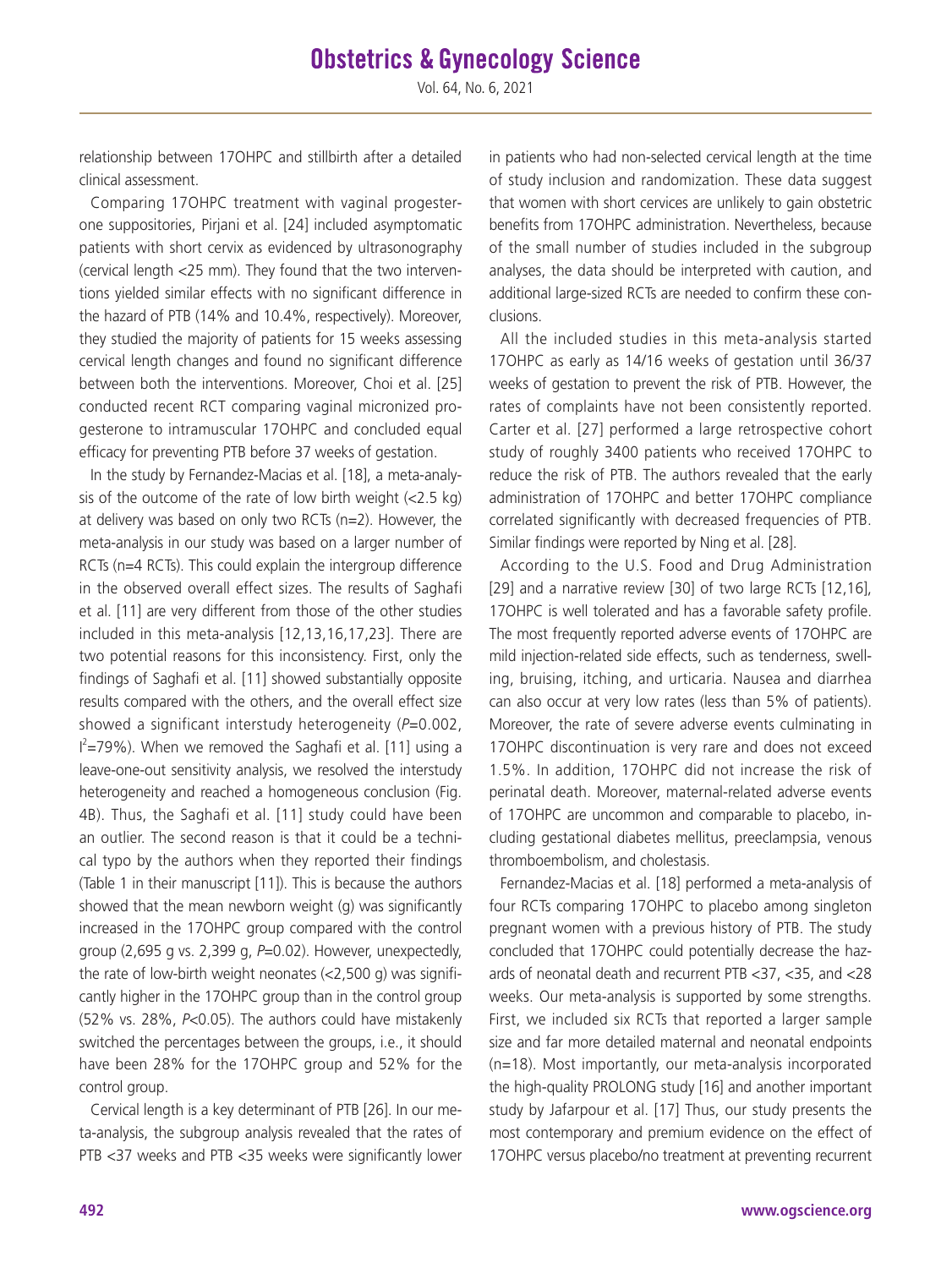PTB among patients with a previous history of PTB. Moreover, the majority of included RCTs yielded a low risk of bias in nearly all assessed domains. However, this meta-analysis is not without its limitations, including the small number of RCTs and their respective small sample sizes. Additional limitations include the heterogeneity of some pooled outcomes as well as the pooling of data from only two RCTs.

# Conclusion

Among singleton pregnant women with a prior history of PTB, this systematic review and meta-analysis suggests that 17OHPC may favorably decrease the risk of recurrent PTB (<35 and <32 weeks). Moreover, 17OHPC may advantageously decrease the rates of neonatal death and retinopathy. Considering the efficacy of 17OHPC versus control, future research should include multi-centric trials examining the therapeutic efficacy and safety of 17OHPC versus active comparators or the combination of 17OHPC and an active progestogen.

# Conflict of interest

No potential conflict of interest relevant to this article was reported.

# Ethical approval

This study does not require approval of the Institutional Review Board because no patient data is contained in this article.

# Patient consent

Not applicable.

# Funding information

None.

# Supplementary material

Supplementary Table 1, Supplementary Fig. 1-6 associated with this article can be found online at https://doi. org/10.5468/ogs.21264.

# References

- 1. WHO: recommended definitions, terminology and format for statistical tables related to the perinatal period and use of a new certificate for cause of perinatal deaths. Modifications recommended by FIGO as amended October 14, 1976. Acta Obstet Gynecol Scand 1977;56:247-53.
- 2. Blencowe H, Cousens S, Oestergaard MZ, Chou D, Moller AB, Narwal R, et al. National, regional, and worldwide estimates of preterm birth rates in the year 2010 with time trends since 1990 for selected countries: a systematic analysis and implications. Lancet 2012;379:2162-72.
- 3. Liu L, Johnson HL, Cousens S, Perin J, Scott S, Lawn JE, et al. Global, regional, and national causes of child mortality: an updated systematic analysis for 2010 with time trends since 2000. Lancet 2012;379:2151-61.
- 4. Romero R, Dey SK, Fisher SJ. Preterm labor: one syndrome, many causes. Science 2014;345:760-5.
- 5. Esplin MS, Manuck TA, Varner MW, Christensen B, Biggio J, Bukowski R, et al. Cluster analysis of spontaneous preterm birth phenotypes identifies potential associations among preterm birth mechanisms. Am J Obstet Gynecol 2015;213:429.e1-9.
- 6. Rubens CE, Sadovsky Y, Muglia L, Gravett MG, Lackritz E, Gravett C. Prevention of preterm birth: Harnessing science to address the global epidemic. Sci Transl Med 2014;6:262sr5.
- 7. Serra V, Perales A, Meseguer J, Parrilla JJ, Lara C, Bellver J, et al. Increased doses of vaginal progesterone for the prevention of preterm birth in twin pregnancies: a randomised controlled double-blind multicentre trial. BJOG 2013;120:50-7.
- 8. Hermans FJ, Karolinski A, Othenin-Girard V, Bertolino MV, Schuit E, Salgado P, et al. Population differences and the effect of vaginal progesterone on preterm birth in women with threatened preterm labor (.). J Matern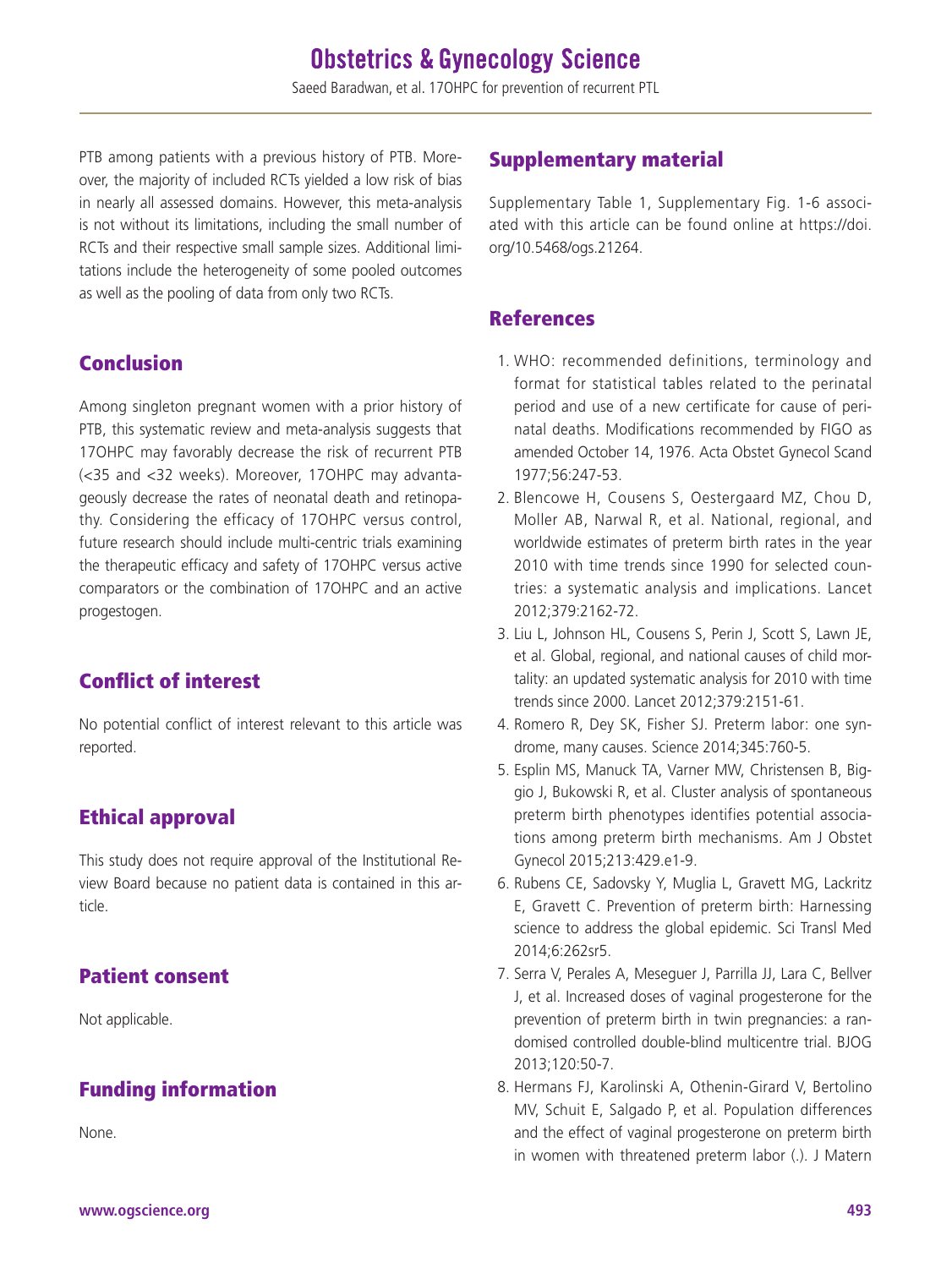Fetal Neonatal Med 2016;29:3223-8.

- 9. Tita AT, Rouse DJ. Progesterone for preterm birth prevention: an evolving intervention. Am J Obstet Gynecol 2009;200:219-24.
- 10. Shaamash AH, Ali MK, Attyia KM. Intramuscular 17α-hydroxyprogesterone caproate to decrease preterm delivery in women with placenta praevia: a randomised controlled trial. J Obstet Gynaecol 2020;40:633-8.
- 11. Saghafi N, Khadem N, Mohajeri T, Shakeri MT. Efficacy of 17α-hydroxyprogesterone caproate in prevention of preterm delivery. J Obstet Gynaecol Res 2011;37:1342-5.
- 12. Meis PJ, Klebanoff M, Thom E, Dombrowski MP, Sibai B, Moawad AH, et al. Prevention of recurrent preterm delivery by 17 alpha-hydroxyprogesterone caproate. N Engl J Med 2003;348:2379-85.
- 13. Ibrahim M, Mohamed Ramy AR, Younis MAF. Progesterone supplementation for prevention of preterm labor: A randomized controlled trial. Middle East Fertil Soc J 2010;15:39-41.
- 14. Grobman WA, Thom EA, Spong CY, Iams JD, Saade GR, Mercer BM, et al. 17 alpha-hydroxyprogesterone caproate to prevent prematurity in nulliparas with cervical length less than 30 mm. Am J Obstet Gynecol 2012;207:390.e1-8.
- 15. American College of Obstetricians and Gynecologists. ACOG committee opinion. Use of progesterone to reduce preterm birth. Obstet Gynecol 2003;102(5 Pt 1):1115-6.
- 16. Blackwell SC, Gyamfi-Bannerman C, Biggio JR Jr, Chauhan SP, Hughes BL, Louis JM, et al. 17-OHPC to prevent recurrent preterm birth in singleton gestations (PRO-LONG study): a multicenter, international, randomized double-blind trial. Am J Perinatol 2020;37:127-36.
- 17. Jafarpour H, Mousavi SJ, Mirghorbani M, Razavi AR, Atarod Z. Effect of 17 α-hydroxyprogesterone caproate on the prevention of preterm labor: a randomized controlled trial study. J Midwifery Reproductive Health 2020;8:2317-23.
- 18. Fernandez-Macias R, Martinez-Portilla RJ, Cerrillos L, Figueras F, Palacio M. A systematic review and metaanalysis of randomized controlled trials comparing 17-alpha-hydroxyprogesterone caproate versus placebo for the prevention of recurrent preterm birth. Int J Gynaecol Obstet 2019;147:156-64.
- 19. Moher D, Liberati A, Tetzlaff J, Altman DG; PRISMA

Group. Preferred reporting items for systematic reviews and meta-analyses: the PRISMA statement. PLoS Med 2009;6:e1000097.

- 20. Higgins JPT, Thomas J, Chandler J, Cumpston M, Li T, Page MJ, et al. Cochrane Handbook for Systematic Reviews of Interventions version 6.2 [Internet]. London (UK): Cochrane; c2021 [cited 2021 May 13]. Available from: www.training.cochrane.org/handbook.
- 21. Higgins JP, Altman DG, Gøtzsche PC, Jüni P, Moher D, Oxman AD, et al. The Cochrane Collaboration's tool for assessing risk of bias in randomised trials. BMJ 2011;343: d5928.
- 22. Higgins JP, Thompson SG, Deeks JJ, Altman DG. Measuring inconsistency in meta-analyses. BMJ 2003;327:557- 60.
- 23. Berghella V, Figueroa D, Szychowski JM, Owen J, Hankins GD, Iams JD, et al. 17-alpha-hydroxyprogesterone caproate for the prevention of preterm birth in women with prior preterm birth and a short cervical length. Am J Obstet Gynecol 2010;202:351.e1-6.
- 24. Pirjani R, Heidari R, Rahimi-Foroushani A, Bayesh S, Esmailzadeh A. 17-alpha-hydroxyprogesterone caproate versus vaginal progesterone suppository for the prevention of preterm birth in women with a sonographically short cervix: a randomized controlled trial. J Obstet Gynaecol Res 2017;43:57-64.
- 25. Choi SJ, Kwak DW, Kil K, Kim SC, Kwon JY, Kim YH, et al. Vaginal compared with intramuscular progestogen for preventing preterm birth in high-risk pregnant women (VICTORIA study): a multicentre, open-label randomised trial and meta-analysis. BJOG 2020;127:1646- 54.
- 26. Thain S, Yeo GSH, Kwek K, Chern B, Tan KH. Spontaneous preterm birth and cervical length in a pregnant Asian population. PLoS One 2020;15:e0230125.
- 27. Carter EB, Cahill AG, Olsen MA, Macones GA, Tuuli MG, Stout MJ. Practical considerations with 17-Hydroxyprogesterone caproate for preterm birth prevention: does timing of initiation and compliance matter? J Perinatol 2019;39:1182-9.
- 28. Ning A, Vladutiu CJ, Dotters-Katz SK, Goodnight WH, Manuck TA. Gestational age at initiation of 17-alpha hydroxyprogesterone caproate and recurrent preterm birth. Am J Obstet Gynecol 2017;217:371.e1-371.e7.
- 29. MAKENA® (hydroxyprogesterone caproate injec-